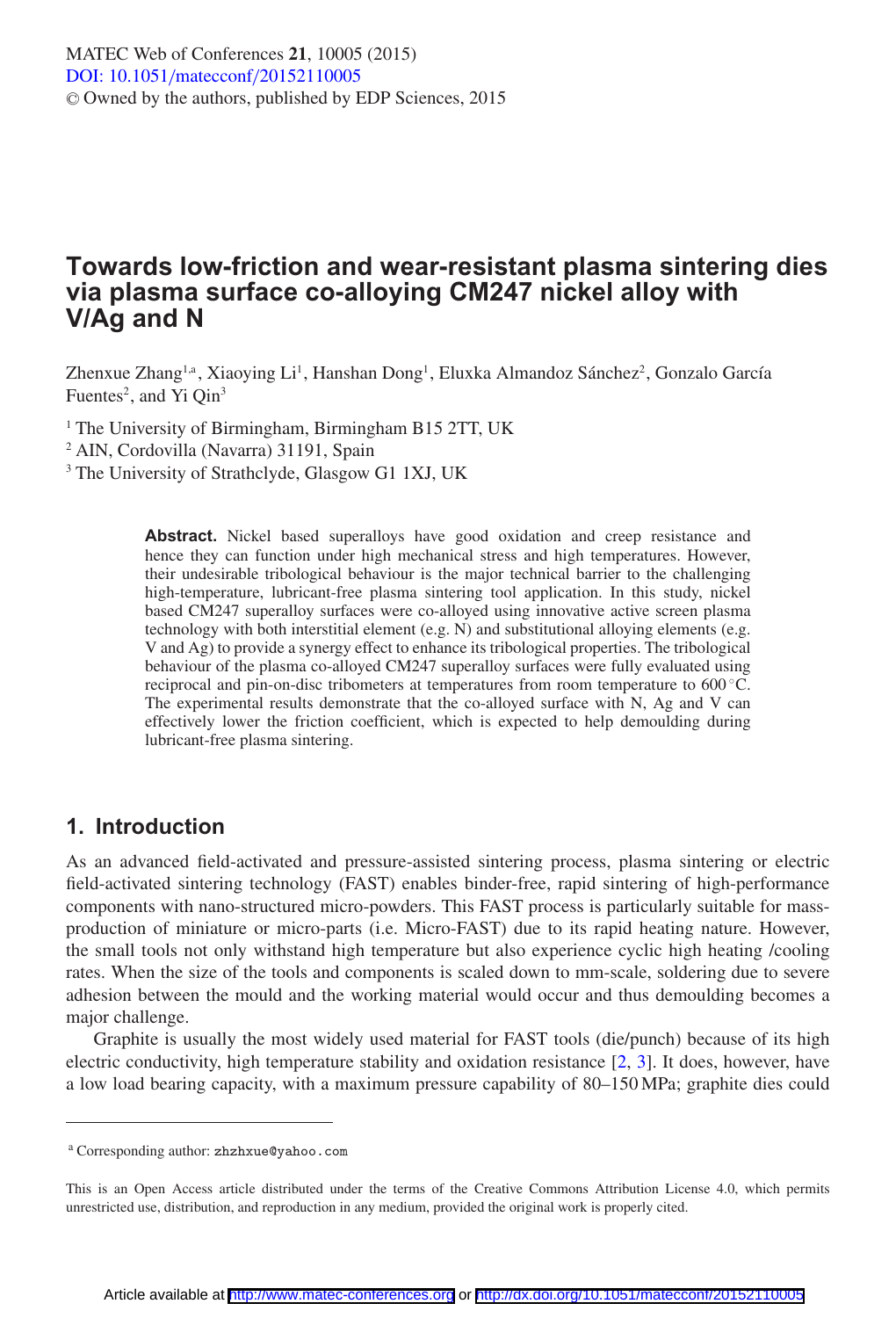**Table 1.** Elements and their composition in CM247LC (wt %).

|  |  |  |  |  | C Cr Co W Mo Ta Al Ti Hf B Zr Ni                    |  |
|--|--|--|--|--|-----------------------------------------------------|--|
|  |  |  |  |  | 0.15 8.4 10 10 0.7 3.0 5.5 1.0 1.5 0.015 0.015 Bal. |  |

also cause carbon contamination for functional components. When sintering high-strength materials at high-temperature, dies must be made from superalloys, refractory metal alloys or even ceramics [\[4](#page-6-2)]. Due to its superior high temperature strength, high oxidation resistance and good thermal fatigue resistance, Ni-based CM247LC superalloy could be a suitable candidate material for Micro-FAST tools used under high-pressure ( $>140$  MPa) and at high-temperature ( $< 1000$  °C) [\[5](#page-6-3)].

Although the wear properties of hot forming tools can be effectively improved by a variety of surface engineering processes [\[6](#page-6-4)], high-friction is still a major technical concern especially for hot forming small parts. Some refractory metal nitride coatings, such as VN, have been studied recently due to the possibility of forming low-friction Magnéli phase at high temperature, e.g.  $V_2O_5$ . Noble metals such as silver can be added into oxides and nitrides to form composites thus providing extra solid lubrication at a wide range of temperatures up to  $1000\degree\text{C}$  [\[7](#page-6-5), [8](#page-6-6)].

However, little work has been devoted to improve the tribological properties of Ni-based superalloys for hot forming tools. In this research, a novel surface engineering technology based on active-screen surface co-alloying has been developed to improve the tribological properties (high wear resistance and low-friction) of CM247LC alloy potentially for high-performance and long-life Micro-FAST dies.

#### **2. Experimental**

Nickel-based CM247LC superalloy was manufactured by hot isostatic pressing under 150 MPa at 1260 ◦C followed by a solution treatment for improved tensile and high cycle fatigue strength. This is a modified superalloy based on Mar-M247 and its composition is listed in Table 1.

Blocks of  $20 \times 15 \times 5$  mm were sectioned and wet ground individually with SiC sand paper down to 1200 grit, followed by progressive polishing with 9, 6 and 1  $\mu$ m diamond paste. After ultrasonic cleaning in acetone bath, the blocks were dried with hot air.

Plasma surface co-alloying of the samples was carried in a modified 60kW Klöchner DC plasma furnace at a pressure of 4 mbar. A stainless steel cage with silver and/or vanadium addition was used as an active screen in the plasma treatment. A DC voltage from 300 to 1000 V was applied between the active screen (the cathode) and the wall of the furnace (the anode) during the plasma co-alloying process. Plasma was formed on the metal mesh screen and samples were at a floating potential without plasma coverage during the treatment. The active screen plasma (ASP) co-alloying treatments were carried out at 450 ◦C for 25 hours under a pressure of 4 mbar in a gas mixture of 25% nitrogen and 75% hydrogen. During the treatment, the samples surfaces were alloyed simultaneously with both interstitial element (i.e. N through nitriding) and substitutional alloying elements (i.e. V and Ag). The diffusion of N could form a relatively thick hardened case by solid solution hardening and precipitation hardening; the coalloyed V and Ag would reduce friction at elevated temperature mainly due to the solid lubricating effect of in-situ formed  $V_2O_5$  and doped Ag.

The phase constitution of the plasma co-alloyed layers was identified by X-ray diffraction (Philips X'pert X-Ray diffractometer) using a Cu-K<sub> $\alpha$ </sub> radiation ( $\lambda = 0.154$  nm). The surface morphologies of the plasma treated specimens were observed under scanning electron microscopies (SEM). Surface microhardness was measured using a Vickers microhardness tester (Mitutoyo MVK-H1) under a load of 25gf. Specimens were electrically etched in a  $10\%$  H<sub>3</sub>PO<sub>4</sub> solution before cross-sectional layer structure observation by SEM. An EDX facility adapted to the SEM was used for the local composition analysis during the SEM observation.

A TE79 multi-axis tribometer was used to assess the friction and wear of the surface engineered and untreated material for comparison. A 8 mm in diameter alumina ball was used as the counterpart under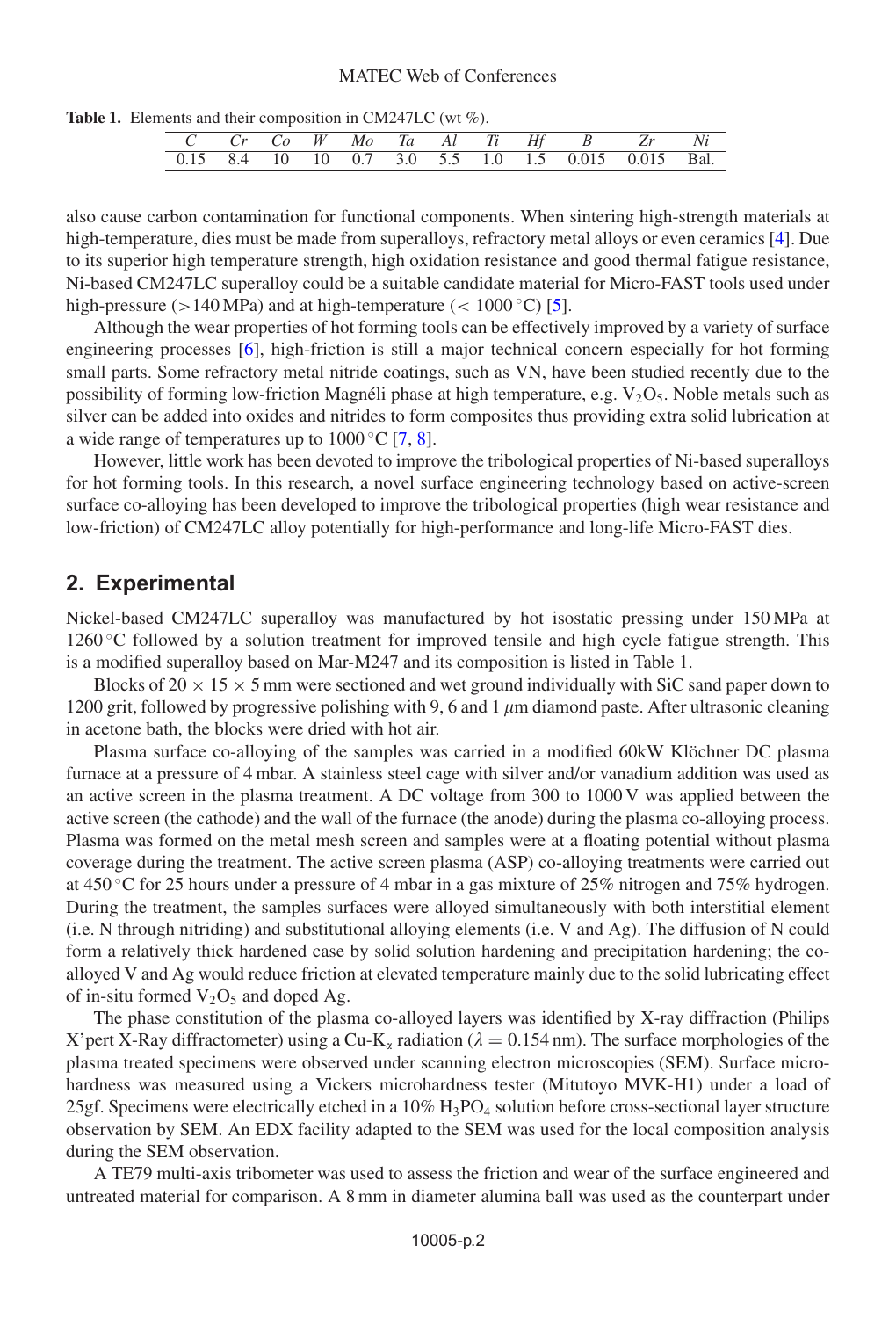<span id="page-2-0"></span>

**Figure 1.** Surface morphology of samples treated at 450 °C for 25 hours in an atmosphere of 25% N<sub>2</sub>/75%H<sub>2</sub>: (a) plasma nitrided and, (b) active screen co-alloyed surface with N and V/Ag.

<span id="page-2-1"></span>

|  | Table 2. Surface roughness, micro-hardness and wear area of CM247LC samples. |  |  |  |  |
|--|------------------------------------------------------------------------------|--|--|--|--|
|--|------------------------------------------------------------------------------|--|--|--|--|

| Treatment              | Sample Code   | $Ra(\mu m)$ | $HV_{0.025}$ | Wear Area $(\mu m^2)$ |
|------------------------|---------------|-------------|--------------|-----------------------|
| Untreated              | Untreated     | 0.0317      | 359          | '26                   |
| N Alloying (nitriding) | <b>PN 25N</b> | 0.0997      | 730          | 62                    |
| N/V co-alloying        | V 25N         | 0.0462      | 454          | 42                    |
| N/V/Ag co-alloying     | V/Ag 25N      | 0.0982      | 381          | 480                   |

a load of 2 N during tribo-test at room temperature. The reciprocating sliding distance was set to 5 mm, the sliding speed was 10 mm/s, and the coefficient of friction was recorded for 1000 cycles. Pin-on-disc friction test under a load of 2 N with an  $A<sub>1</sub>Q<sub>3</sub>$  ball of 6 mm in diameter at a unidirectional sliding speed of 10cm/s for 5000 cycles was carried out using a CSM HT tribometer at different temperatures: room temperature, 300 ◦C and 600 ◦C. The wear tracks were sketched utilising a XP-Plus Stylus Profilometer and the wear area was calculated accordingly. The wear track was also observed under SEM and the composition of the wear debris and the scar were analysed by EDX.

# **3. Results and discussion**

### **3.1 Surface morphology and roughness**

After plasma co-alloying treatments, the surfaces were observed under SEM and the typical surface morphologies are shown in Fig. [1.](#page-2-0) After the plasma treatment, the surface morphology and roughness were changed mainly due to plasma sputtering and deposition, which were affected by both the gas composition and the alloying elements used. Figure [1a](#page-2-0) shows the typical surface morphology of the plasma nitrided (i.e. alloyed with N alone) CM247LC. It can be seen from Fig. 1a that a cauliflower feature was formed on the plasma nitrided surface. Large clusters (silver) are easily found on the active screen plasma co-alloyed surface with both N and V/Ag (Fig. [1b](#page-2-0)). The surface roughness was measured and the results are given in Table [2.](#page-2-1)

### **3.2 Surface hardness and phase identification**

After plasma nitriding (alloying with N), the surface of CM247LC was much harder (730HV $_{0.025}$ ) than that of untreated sample (359HV $_{0.025}$ ). The N/V co-alloyed surface was slightly softer than the PN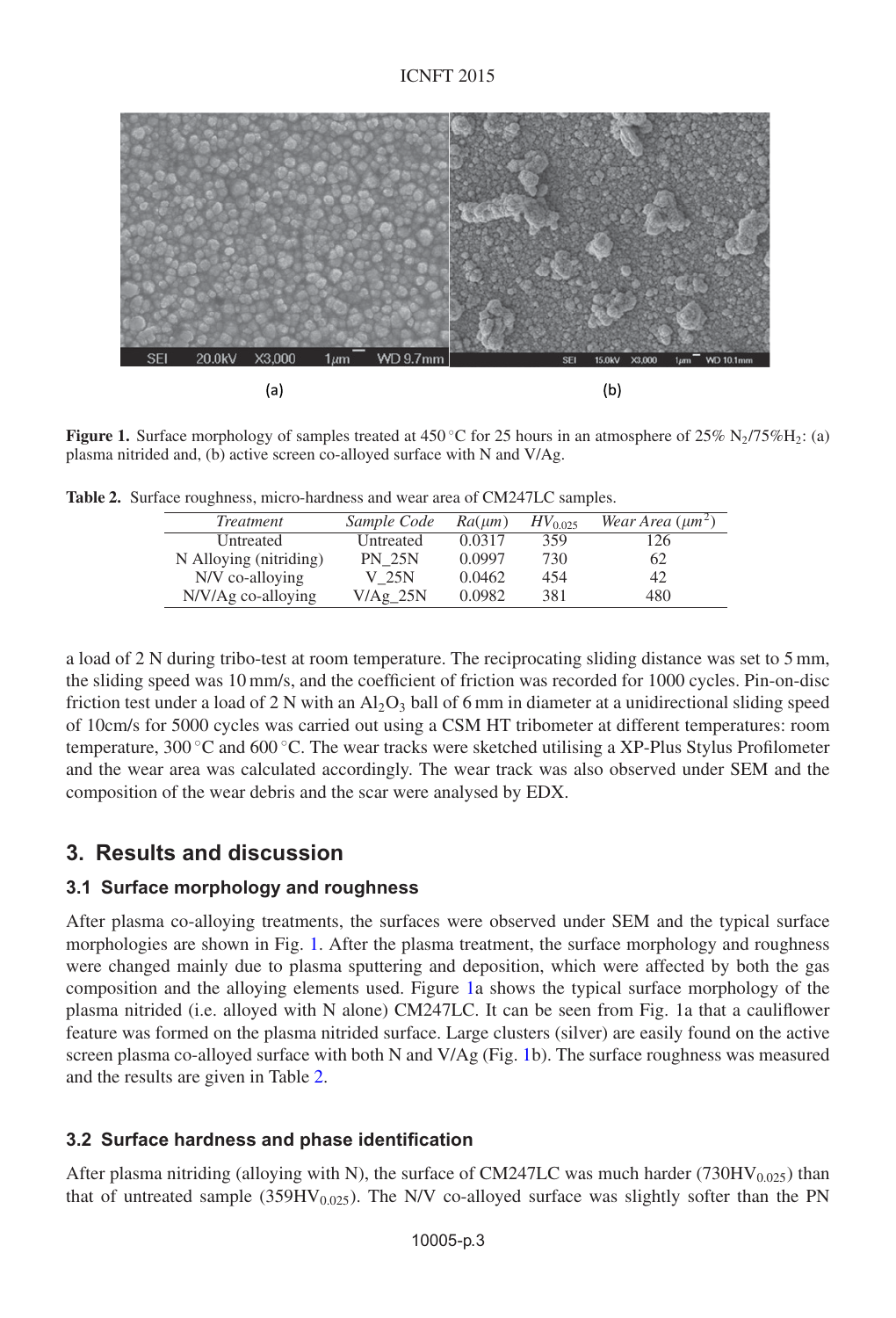<span id="page-3-0"></span>

<span id="page-3-1"></span>**Figure 2.** XRD charts for (a) untreated and (b) N/V/Ag co-alloyed surfaces.



**Figure 3.** SEM cross sections of samples: (a) untreated and (b) ASP N/V/Ag co-alloyed CM247LC.

treated surface and the silver addition (i.e. N/V/Ag co-alloying) further reduced the surface hardness (Table [2\)](#page-2-1).

XRD results revealed that VN was formed on the surface after active screen plasma co-alloying with N and V in a 25% N<sub>2</sub>/75%H<sub>2</sub> mixture at 450 °C for 25 hours. When co-alloyed under the same conditions but with N, V and Ag, the treated surface was dominated by Ag mainly due to the faster sputtering rate of Ag than V (Fig. [2\)](#page-3-0).

### **3.3 Surface layer structure**

Figure [3](#page-3-1) shows typical cross sectional SEM pictures of untreated and ASP co-alloyed CM247LC alloy. Compared with the untreated sample (Fig. [3a](#page-3-1)), a thin (about  $1 \mu m$  thick) V/Ag co-alloyed layer was formed on the top of a shallow nitride case on CM247LC (Fig. 3b) after plasma co-alloying with nitrogen, vanadium and silver.

### **3.4 Tribological behaviour**

During reciprocating friction test under a load of 2 N against a  $Al_2O_3$  ball, the coefficient of friction (CoF) of a  $Al_2O_3$  ball against the untreated CM247LC surface was gradually increased from 0.5 till 0.9 (Fig. [4\)](#page-4-0). For the plasma nitrided surface, the CoF was initially high and gradually reduced to about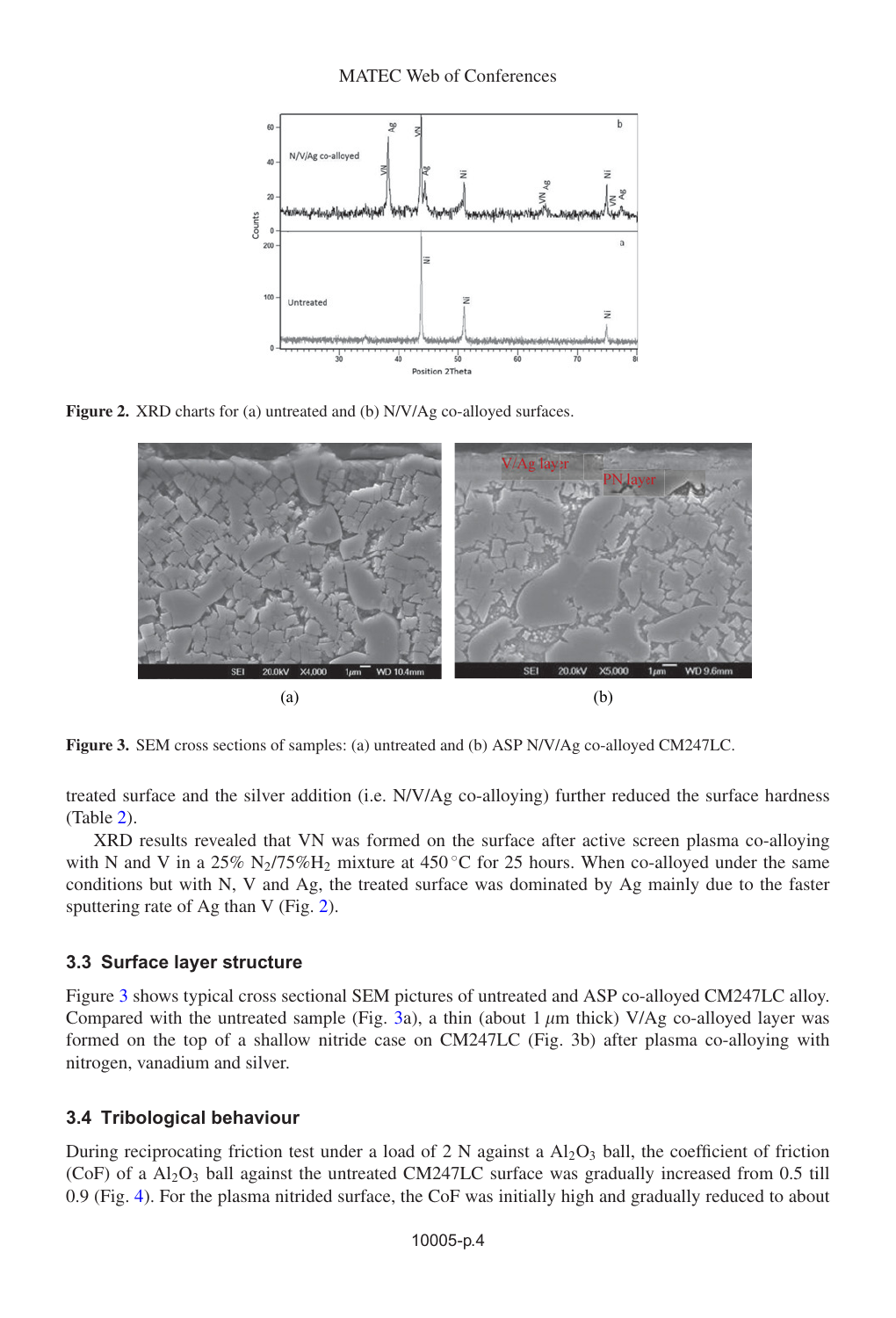<span id="page-4-0"></span>

<span id="page-4-1"></span>**Figure 4.** CoF of different surfaces against an  $Al_2O_3$  ball under a load of 2 N at room temperature.



**Figure 5.** Wear tracks after 1000 cycles of test under 2 N at room temperature for (a) untreated (b) plasma N/V/Ag co-alloyed sample (V/Ag\_25N).

0.4. The CoF for the V/N co-alloyed surface followed the similar trend as for the untreated surface but the former showed a slightly lower CoF than the latter. As shown in Fig. [4,](#page-4-0) the CoF of the N/V/Ag co-alloyed surface is lower than that of N/V co-alloyed surfaces, suggesting that silver could reduce the coefficient of friction at room temperature. After 1000 cycles at room temperature, the wear was calculated and listed in Table [2.](#page-2-1) Post-test SEM observation revealed that the wear track formed in the untreated materials was wide and rough with many adhesive craters (Fig. [5a](#page-4-1)); in contrast, the wear track formed in the N/V/Ag co-alloyed surface looked smooth and the original rough superficial layer was removed suggesting mild abrasive wear (Fig. [5b](#page-4-1)).

The CoF curves of untreated and plasma alloyed surfaces at elevated temperatures were measured by a pin-on-disc wear tester. At room temperature, the CoF of the untreated sample fluctuated between 0.6 and 0.9, which is in agreement with the reciprocating tribo-test results (Fig. [4\)](#page-4-0); it gradually decreased with the testing temperature (∼0.6 at 300 °C and 0.5 at 600 °C). For plasma nitrided surface, the CoF was only marginally lower than that of untreated surface at room temperature (RT) but clearly higher than that of other surfaces at elevated temperatures. This indicates that PN alone cannot effectively improve the tribological properties of CM247LC at elevated temperatures.

When tested at RT, the initial CoF of N/V/Ag co-alloyed surface was low  $(<0.4$ ) and it increased gradually to 0.6 at the end of the tribo-test (Fig. [6\)](#page-5-0) because the surface layer was worn through (Fig. [7a](#page-5-1)). At 300  $\degree$ C, the CoF of the N/V/Ag co-alloyed surface was consistently low (<0.4) throughout the test (Fig. [6\)](#page-5-0); however the CoF of other surfaces was all quite high especially for the N/V co-alloyed surface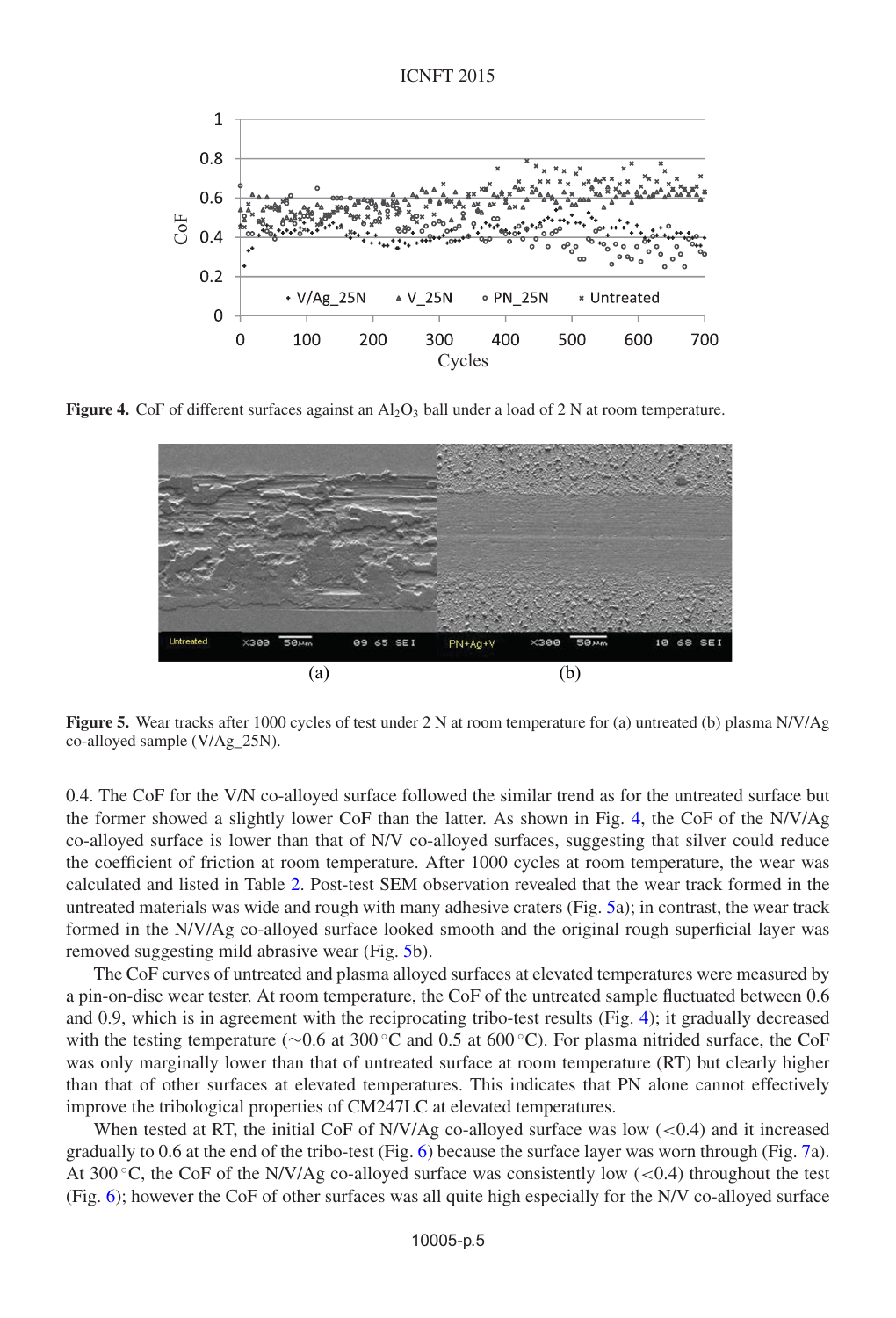<span id="page-5-0"></span>

<span id="page-5-1"></span>**Figure 6.** CoF curves of co-alloyed surface at room temperature, 300 and 600 °C with untreated (300 °C) in comparison.



**Figure 7.** SEM images of wear tracks of N/V/Ag plasma co-alloyed surface after tribo-test at different temperatures: (a) room temperature, (b)  $300\,^{\circ}\text{C}$  and (c)  $600\,^{\circ}\text{C}$ .

(0.8). At 600 °C, the CoF of the N/V/Ag co-alloyed surface was even lower in the first half of the test, but it jumped and then fluctuated largely for the rest test period (Fig. [6\)](#page-5-0). SEM observations on the track after 600 °C tribo-test suggested that the surface layer was partially worn through as seen in Fig. [7\(](#page-5-1)c). Elemental analysis by EDX on the surface indicated a high ratio of Ag:V (7:1) which resulted in a soft surface with low friction but high wear (Table 2). Some  $V_2O_5$  oxides were also identified in the track. In short, the friction of the N/V/Ag co-alloyed surface was consistently better than other surfaces at elevated temperatures. The reduced friction can be attributed to the synergic lubrication effect of Ag and Magnéli oxide (i.e.  $V_2O_5$ ) formed at elevated temperatures.

# **4. Conclusions**

A novel active screen plasma (ASP) co-alloying technology has been developed to simultaneously alloy nickel based CM247LC superalloy surfaces with both interstitial element N (i.e. nitriding) and substitutional alloying elements (such as V and Ag).

• After ASP co-alloying with N/V/Ag, a thin nano-composite layer consisting of Ag and VN can be formed on the top of a plasma nitrided shallow case in CM247LC sample.